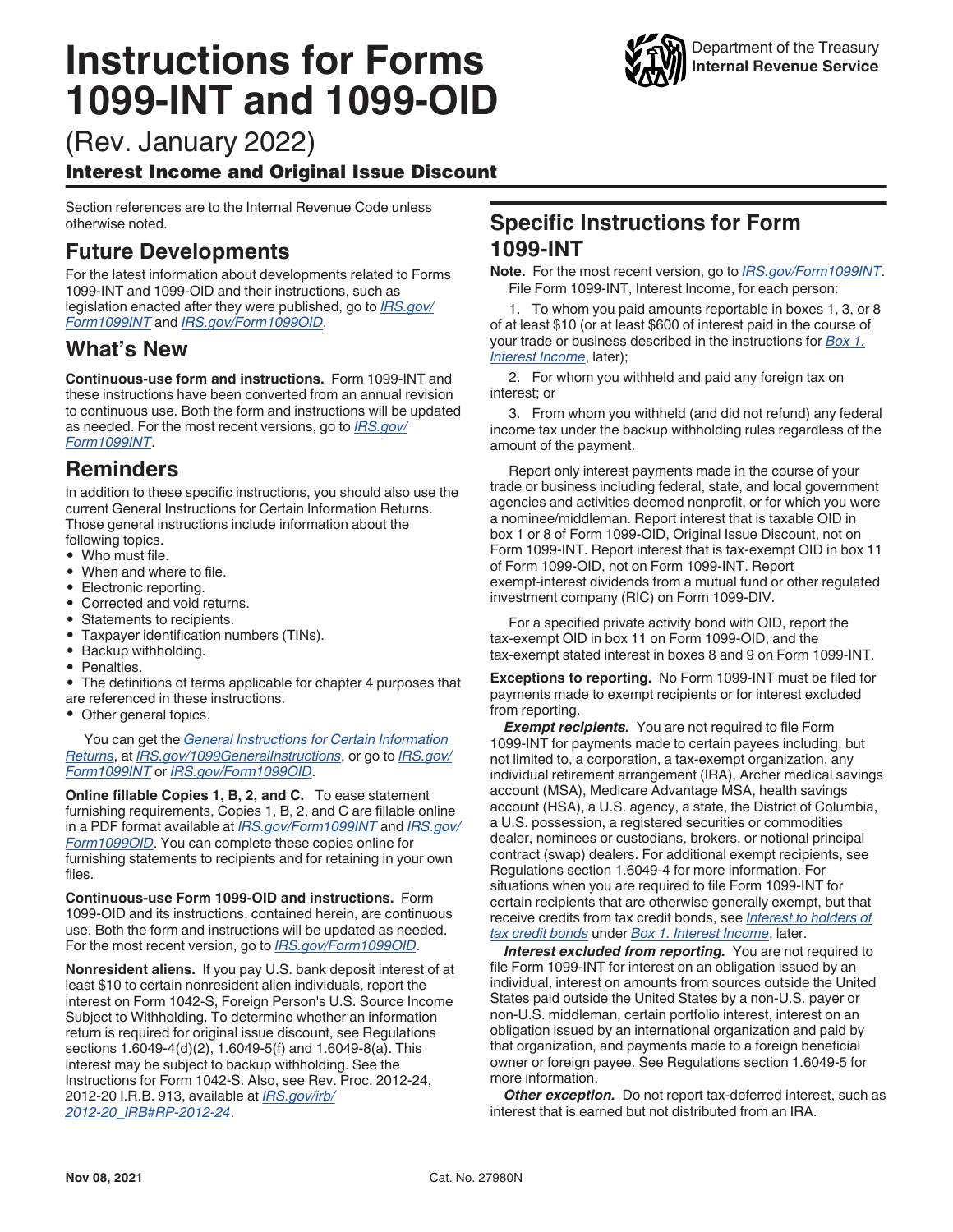<span id="page-1-0"></span>**When is a payment made?** Generally, interest is paid when it is credited or set apart for a person without any substantial limitation or restriction as to the time, manner, or condition of payment. The interest must be made available so that it may be drawn on at any time and its receipt brought within the control and disposition of the person.

For payments made on obligations subject to transactional reporting (for example, U.S. Savings Bonds, interest coupons, and other demand obligations), interest is paid at the time the obligation is presented for payment. For example, interest on a coupon detached from a bond is paid when it is presented for payment.

For rules regarding when interest earned by a trust interest holder (TIH) in a widely held fixed investment trust (WHFIT) is reportable, see Regulations section 1.671-5.

A credit allowed from tax credit bonds reportable on Form 1099-INT is treated as paid on the credit allowance date. For information on credit allowance dates, see *[Interest to holders of](#page-2-0) [tax credit bonds](#page-2-0)* under *Box 1. Interest Income*, later.

**Reporting interest and OID.** If you are reporting qualified stated interest and OID on any obligation that is not a specified private activity bond, you may report both the qualified stated interest and the OID on Form 1099-OID. It is not necessary to file both Forms 1099-INT and 1099-OID. On Form 1099-OID, report the qualified stated interest in box 2 and the OID in box 1, 8, or 11, as applicable. However, you may choose to report the qualified stated interest on Form 1099-INT and the OID on Form 1099-OID. For a specified private activity bond with OID, report the tax-exempt OID in box 11 on Form 1099-OID and the tax-exempt stated interest in boxes 8 and 9 on Form 1099-INT.

**Reporting interest and bond premium.** For a covered security acquired with bond premium, you must report the amount of bond premium amortization for the tax year. See Regulations section 1.6045-1(a)(15) to determine if a debt instrument is a covered security. However, in the case of a taxable bond, if you have been notified by the taxpayer that the taxpayer does not elect to amortize bond premium, you must not report any amount of bond premium amortization. See Regulations section 1.6045-1(n)(5).

For a covered security acquired with OID and bond premium, if you choose to report qualified stated interest in box 2 of Form 1099-OID, you must report any bond premium amortization on that security in box 10 of Form 1099-OID. You may not report the qualified stated interest on Form 1099-OID and the bond premium amortization allocable to the interest on Form 1099-INT.

If you are required to report the amount of bond premium amortization allocable to an interest payment, you may report either (1) a net amount of interest that reflects the offset of the interest payment by the amount of bond premium amortization allocable to the interest payment, or (2) a gross amount for both the interest payment and the bond premium amortization allocable to the interest payment. For example, if a taxpayer receives \$20 of taxable interest from a corporate bond and the amount of bond premium amortization allocable to the interest is \$2, you may report \$18 of interest income in box 1 of Form 1099-INT and \$0 in box 11, or you may report \$20 of interest income in box 1 and \$2 in box 11. For a noncovered security acquired with bond premium, you are only required to report the gross amount of interest.

**Statements to recipients.** If you are required to file Form 1099-INT, you must furnish a statement to the recipient. For more information about the requirement to furnish an official form or acceptable substitute statement to recipients, see part M in the current General Instructions for Certain Information Returns. If you have furnished Forms 1099-INT to a recipient for amounts

received during the year at the time of the transactions, such as you might have done for window transactions, do not include these same amounts in a Form 1099-INT furnished to the same recipient for other payments during the year.

**Truncating recipient's TIN.** Pursuant to Regulations section 301.6109-4, all filers of Form 1099-INT may truncate a recipient's TIN (social security number (SSN), individual taxpayer identification number (ITIN), adoption taxpayer identification number (ATIN), or employer identification number (EIN)) on payee statements. Truncation is not allowed on any documents the filer files with the IRS. A payer's TIN may not be truncated on any form. See part J in the current General Instructions for Certain Information Returns.

**Account number.** The account number is required if you have multiple accounts for a recipient for whom you are filing more than one Form 1099-INT. The account number is also required if you check the "FATCA filing requirement" box. See *FATCA filing requirement checkbox*, later. Additionally, the IRS encourages you to designate an account number for all Forms 1099-INT that you file. See part L in the current General Instructions for Certain Information Returns.

**FATCA filing requirement checkbox.** Check the box if you are a U.S. payer that is reporting on Form(s) 1099 (including reporting payments in boxes 1, 3, 8, 9, and 10 on this Form 1099-INT) as part of satisfying your requirement to report with respect to a U.S. account for chapter 4 purposes, as described in Regulations section 1.1471-4(d)(2)(iii)(A). In addition, check the box if you are a Foreign Financial Institution (FFI) reporting payments to a U.S. account pursuant to an election described in Regulations section 1.1471-4(d)(5)(i)(A).

**2nd TIN not.** You may enter an "X" in this box if you were notified by the IRS twice within 3 calendar years that the payee provided an incorrect TIN. If you mark this box, the IRS will not send you any further notices about this account.

However, if you received both IRS notices in the same year, or if you received them in different years but they both related to information returns filed for the same year, do not check the box at this time. For purposes of the two-notices-in-3-years rule, you are considered to have received one notice and you are not required to send a second "B" notice to the taxpayer on receipt of the second notice. See part N in the current General Instructions for Certain Information Returns for more information.



*For information on the TIN Matching System offered by the IRS, see* Items You Should Note *in the current General Instructions for Certain Information Returns.*

**Payer's RTN (optional).** If you are a financial institution that wishes to participate in the program for direct deposit of refunds, you may enter your routing and transit number (RTN).

#### **Box 1. Interest Income**

Enter taxable interest not included in box 3. Include amounts of \$10 or more, whether or not designated as interest, that are paid or credited to the person's account by savings and loan associations, mutual savings banks not having capital stock represented by shares, building and loan associations, cooperative banks, homestead associations, credit unions, or similar organizations. Include interest on bank deposits, accumulated dividends paid by a life insurance company, indebtedness (including bonds, debentures, notes, and certificates other than those of the U.S. Treasury) issued in registered form or of a type offered to the public, or amounts from which you withheld federal income tax or foreign tax. In addition, report interest of \$10 or more attributable to a TIH of a WHFIT, or accrued by a real estate mortgage investment conduit (REMIC), a financial asset securitization investment trust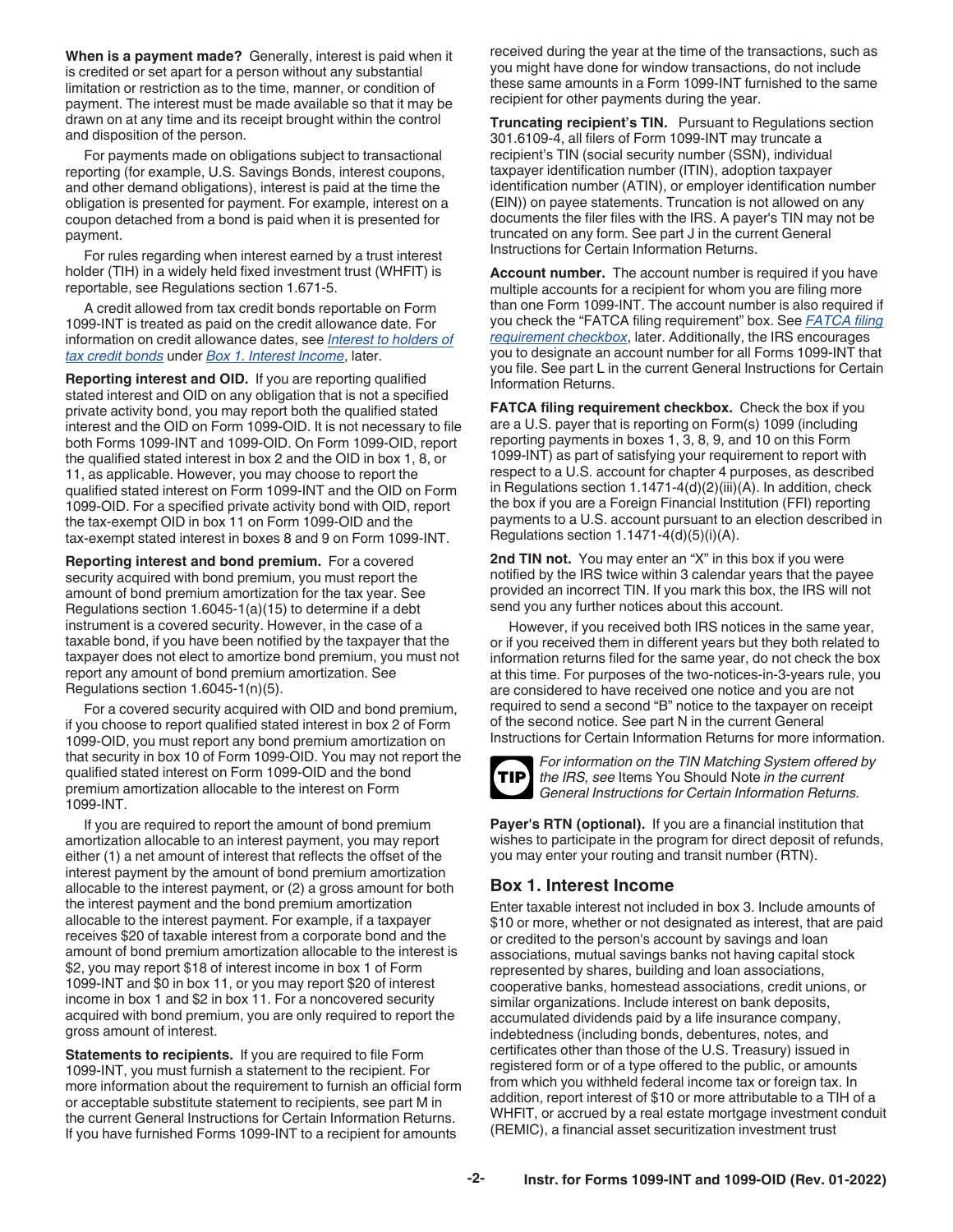<span id="page-2-0"></span>(FASIT) regular interest holder, or paid to a collateralized debt obligation (CDO) holder, as explained later.

Also, include interest of \$600 or more paid in the course of your trade or business not meeting the above criteria, such as interest on delayed death benefits paid by a life insurance company, interest received with damages, interest on a state or federal income tax refund, or interest attributable to certain notional principal contracts with nonperiodic payments.

Include in box 1 any accrued qualified stated interest on bonds sold between interest dates (or on a payment date). Also show OID on short-term obligations of 1 year or less and interest on all bearer certificates of deposit. For a taxable covered security acquired at a premium, see *[Box 11. Bond Premium](#page-3-0)*, later.

Do not include in box 1 interest on tax-free covenant bonds or dividends from money market funds (which are reportable on Form 1099-DIV). Do not include any description in box 1.

#### **Interest to holders of tax credit bonds.** Report tax credits in amounts of \$10 or more allowed from the following tax credit bonds.

- Clean renewable energy bonds.
- New clean renewable energy bonds.
- Qualified energy conservation bonds.
- Qualified zone academy bonds.
- Qualified school construction bonds.
- Build America bonds (Tax Credit).

Treat these amounts as paid on the credit allowance date. The credit allowance dates are March 15, June 15, September 15, December 15, and the last day on which the bond is outstanding. For bonds issued during the 3-month period ending on a credit allowance date and for bonds which are redeemed or mature, the amount of the credit is determined ratably based on the portion of the 3-month period during which the bond is outstanding.

Generally, interest paid is not required to be reported to the list of recipients below. However, if they are holders of, or recipients of credit from, the tax credit bonds listed above, the tax credit must be reported.

• A corporation.

• A dealer in securities or commodities required to register as such under the laws of the United States, a state, the District of Columbia, or a possession of the United States.

• A real estate investment trust (REIT) as defined in section 856.

• An entity registered at all times during the tax year under the Investment Company Act of 1940.

- A common trust fund as defined in section 584(a).
- Any trust which is exempt from tax under section 664(c).

#### **Box 2. Early Withdrawal Penalty**

Enter interest or principal forfeited because of an early withdrawal of time deposits, such as an early withdrawal from a certificate of deposit (CD), that is deductible from gross income by the recipient. Do not reduce the amount reported in box 1 by the amount of the forfeiture. For detailed instructions for determining the amount of forfeiture deductible by the depositor, see Rev. Ruls. 75-20, 1975-1 C.B. 29, and 75-21, 1975-1 C.B. 367.

# **Box 3. Interest on U.S. Savings Bonds and Treasury Obligations**

Enter interest on U.S. Savings Bonds, Treasury bills, Treasury notes, and Treasury bonds. Do not include in box 1. For a taxable covered security acquired at a premium, see *[Box 12.](#page-3-0)  [Bond Premium on U.S. Treasury Obligations](#page-3-0)*, later.

If you make payment on a U.S. Savings Bond or other U.S. obligation on which interest is reportable, enter your name,

address, and TIN on Form 1099-INT and Form 1096, Annual Summary and Transmittal of U.S. Information Returns, not those of the U.S. Treasury Department or the Bureau of the Fiscal Service.

## **Box 4. Federal Income Tax Withheld**

Enter backup withholding. For example, if a recipient does not furnish its TIN to you in the manner required, you must backup withhold on payments required to be reported in box 1 (which may be reduced by the amount reported in box 2), box 3, and box 8 on this form.

For more information on backup withholding, including the applicable rate, see part N in the current General Instructions for Certain Information Returns.

For information on requesting the recipient's TIN, see part J in the current General Instructions for Certain Information Returns.

#### **Box 5. Investment Expenses**

For single-class REMICs only, see *[Box 5. Investment Expenses](#page-3-0)*  under *[Rules for REMICs, FASITs, and Issuers of CDOs](#page-3-0)*, later.

**Note.** This amount is not deductible.

#### **Box 6. Foreign Tax Paid**

Enter any foreign tax paid on interest. Report this amount in U.S. dollars.

# **Box 7. Foreign Country or U.S. Possession**

Enter the name of the foreign country or U.S. possession for which the foreign tax was paid and reported in box 6.

#### **Box 8. Tax-Exempt Interest**

Enter tax-exempt interest that is not OID of \$10 or more that is credited or paid to the person's account if that interest is paid on obligations issued by a state, the District of Columbia, a U.S. possession, an Indian tribal government, or their political subdivisions, or qualified volunteer fire departments to finance eligible expenditures. A political subdivision may include port authorities, toll road commissions, utility services authorities, community redevelopment agencies, and similar governmental entities that meet the requirements of Regulations section 1.103-1(b). Include in box 8 any accrued qualified stated interest on these bonds sold between interest dates (or on a payment date). For a tax-exempt covered security acquired at a premium, see *[Box 13. Bond Premium on Tax-Exempt Bond](#page-3-0)*, later.

Any exempt-interest dividends from a mutual fund or other RIC are reported on Form 1099-DIV.

Include specified private activity bond interest in box 9 and in the total for box 8. See the instructions for box 9 next.

#### **Box 9. Specified Private Activity Bond Interest**

Enter interest of \$10 or more from specified private activity bonds. Generally, "specified private activity bond" means any private activity bond defined in section 141 and issued after August 7, 1986. See section 57(a)(5) for more details. Also, see the Instructions for Form 6251, Alternative Minimum Tax—Individuals, available at *[IRS.gov/Form6251](https://www.irs.gov/form6251)*.

#### **Box 10. Market Discount**

For a covered security acquired with market discount, if the taxpayer notified you that a section 1278(b) election was made, enter the amount of market discount that accrued on the debt instrument during the tax year in the amount of \$10 or more. For more details, see Regulations section 1.6045-1(n). Unless the taxpayer notified you that the taxpayer did not make a section 1276(b) election, use the constant yield method described in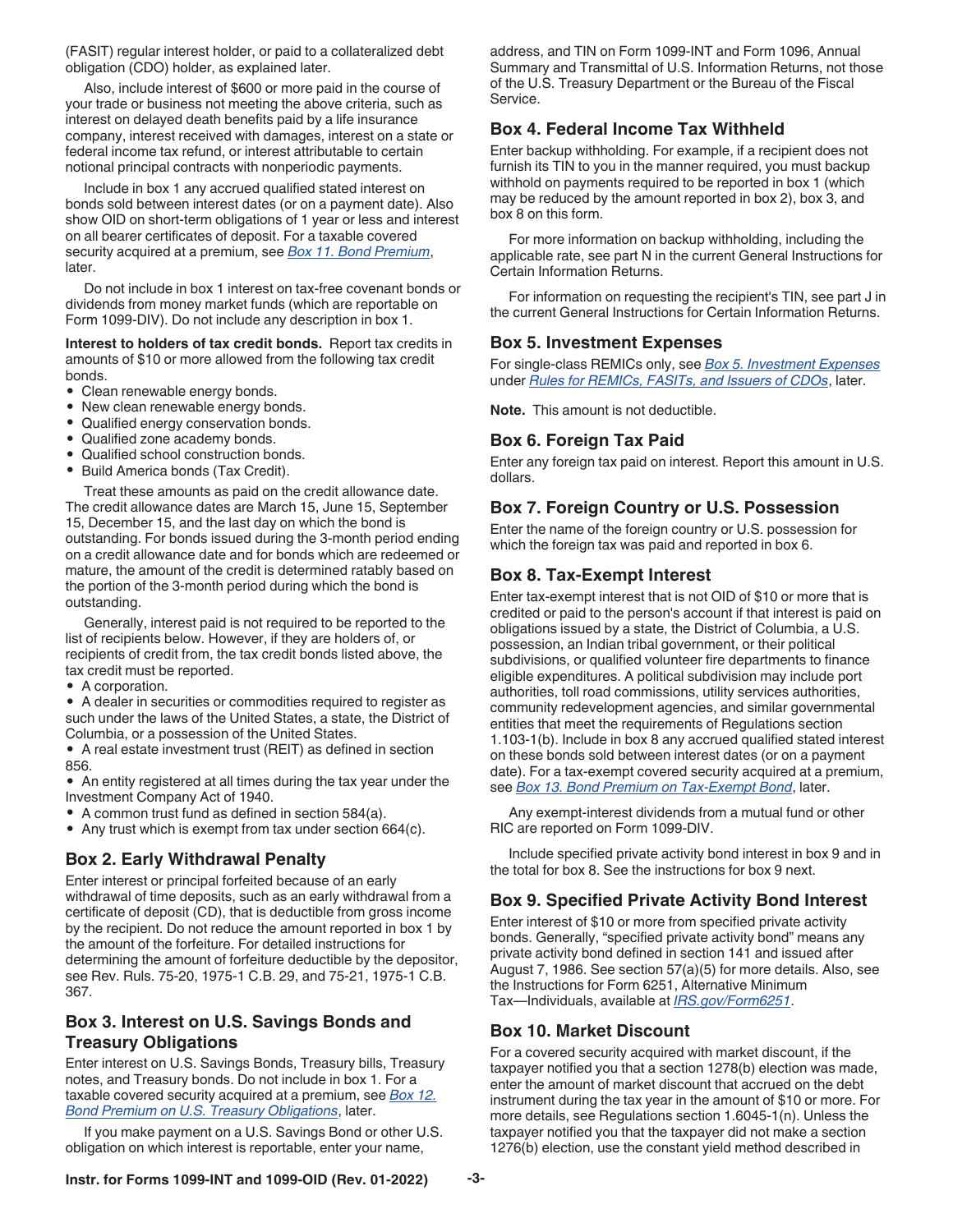<span id="page-3-0"></span>section 1276(b)(2) to determine the accruals of market discount for the debt instrument. See Regulations section 1.6045-1(n)(11) (i)(B). For a covered security with OID, report the accruals of market discount on Form 1099-OID rather than on Form 1099-INT.

# **Box 11. Bond Premium**

For a taxable covered security acquired at a premium (other than a U.S. Treasury obligation), enter the amount of bond premium amortization allocable to the interest paid during the tax year, unless you were notified in writing that the holder did not want to amortize bond premium under section 171. See Regulations sections 1.6045-1(n)(5) and 1.6049-9(b). If you are required to report bond premium amortization and you reported a net amount of interest in box 1, leave this box blank.

# **Box 12. Bond Premium on U.S. Treasury Obligations**

For a U.S. Treasury obligation that is a covered security, enter the amount of bond premium amortization allocable to the interest paid during the tax year, unless you were notified in writing that the holder did not want to amortize bond premium under section 171. See Regulations sections 1.6045-1(n)(5) and 1.6049-9(b). If you are required to report bond premium amortization and you reported a net amount of interest in box 3, leave this box blank.

# **Box 13. Bond Premium on Tax-Exempt Bond**

For a tax-exempt covered security acquired at a premium, enter the amount of bond premium amortization allocable to the interest paid during the tax year. If you reported a net amount of interest in box 8 or 9, whichever is applicable, leave this box blank.

# **Box 14. Tax-Exempt and Tax Credit Bond CUSIP No.**

For single bonds or accounts containing a single bond, enter the CUSIP number of the tax-exempt bond for which tax-exempt interest is reported in box 8 or tax credit bond (including build America bond and specified tax credit bond) for which a tax credit or taxable interest, as applicable, is reported in box 1. Enter the CUSIP number of the bond for which interest was paid or tax credit was allowed. If the tax-exempt interest or the tax credit is reported in the aggregate for multiple bonds or accounts, enter "various."

# **Boxes 15–17. State Information**

These boxes may be used by payers who participate in the Combined Federal/State Filing Program and/or who are required to file paper copies of this form with a state tax department. See Pub. 1220 for more information regarding the Combined Federal/State Filing Program. They are provided for your convenience only and need not be completed for the IRS. Use the state information boxes to report payments for up to two states. Keep the information for each state separated by the dash line. If you withheld state income tax on this payment, you may enter it in box 17. In box 15, enter the abbreviated name of the state, and in box 16, enter the payer's state identification number. The state number is the payer's identification number assigned by the individual state.

If a state tax department requires that you send them a paper copy of this form, use Copy 1 to provide information to the state tax department. Give Copy 2 to the recipient for use in filing the recipient's state income tax return.

# **Rules for WHFITs**

Trustees and middlemen must report the gross amount of interest attributable to the TIH for the calendar year on Form 1099-INT if that amount exceeds \$10. If the trustee provides WHFIT information using the safe harbor rules in Regulations section 1.671-5(f)(1) or  $(g)(1)$ , the trustee or middleman must determine the amounts reported on Form 1099-INT under Regulations section 1.671-5(f)(2) or (g)(2), as appropriate.

**Requirement to furnish a tax information statement to the TIH.** A tax information statement that includes the information provided to the IRS on Form 1099-INT, as well as additional information identified in Regulations section 1.671-5(e), must be provided to TIHs. The written tax information statement must be furnished to the TIH by **March 15**. The amount of an item of a trust expense that is attributable to a TIH must be included on the tax information statement provided to the TIH and is not required to be included in box 5 of Form 1099-INT.

WHFIT interest income information may be included in summary totals reported to the IRS and the TIH. Information about WHFIT interest income may also be included in a composite statement furnished to the TIH.

For more filing requirements, see the current General Instructions for Certain Information Returns.

# **Rules for REMICs, FASITs, and Issuers of CDOs**

*In the case of a FASIT, these reporting rules apply only to FASITs in existence on October 22, 2004, to the extent that regular interests issued by the FASIT before that date continue to remain outstanding in accordance with the original terms of issue.* **ALL**<br>CAUTION

REMICs, holders of ownership interests in FASITs, issuers of CDOs, and any broker or middleman who holds as a nominee a REMIC or FASIT regular interest or CDO must file Form 1099-INT. The form is used to report interest of \$10 or more, other than OID, accrued to a REMIC or FASIT regular interest holder during the year or paid to a holder of a CDO. If you are also reporting OID, this interest and the OID can be reported on Form 1099-OID. You do not have to file both Forms 1099-INT and 1099-OID.

You are not required to file or issue Form 1099-INT for exempt recipients including, but not limited to, the following.

- A corporation.
- A broker.
- A middleman/nominee.
- A financial institution.
- Any IRA, Archer MSA, Medicare Advantage MSA, or HSA.
- A tax-exempt organization.

For additional exempt recipients, see Regulations section 1.6049-7(c).

#### **Box 1. Interest Income**

Report in box 1 the amount of interest, other than OID, accrued to each REMIC or FASIT regular interest holder or paid to a CDO holder for the period during the year for which the return is made. If you are a single-class REMIC (as defined in Temporary Regulations section 1.67-3T(a)(2)(ii)(B)), increase the amount otherwise reportable in box 1 by the regular interest holder's share of investment expenses of the REMIC for the year. No amount should be reported in box 3.

#### **Box 5. Investment Expenses**

Enter the regular interest holder's pro rata share of investment expenses.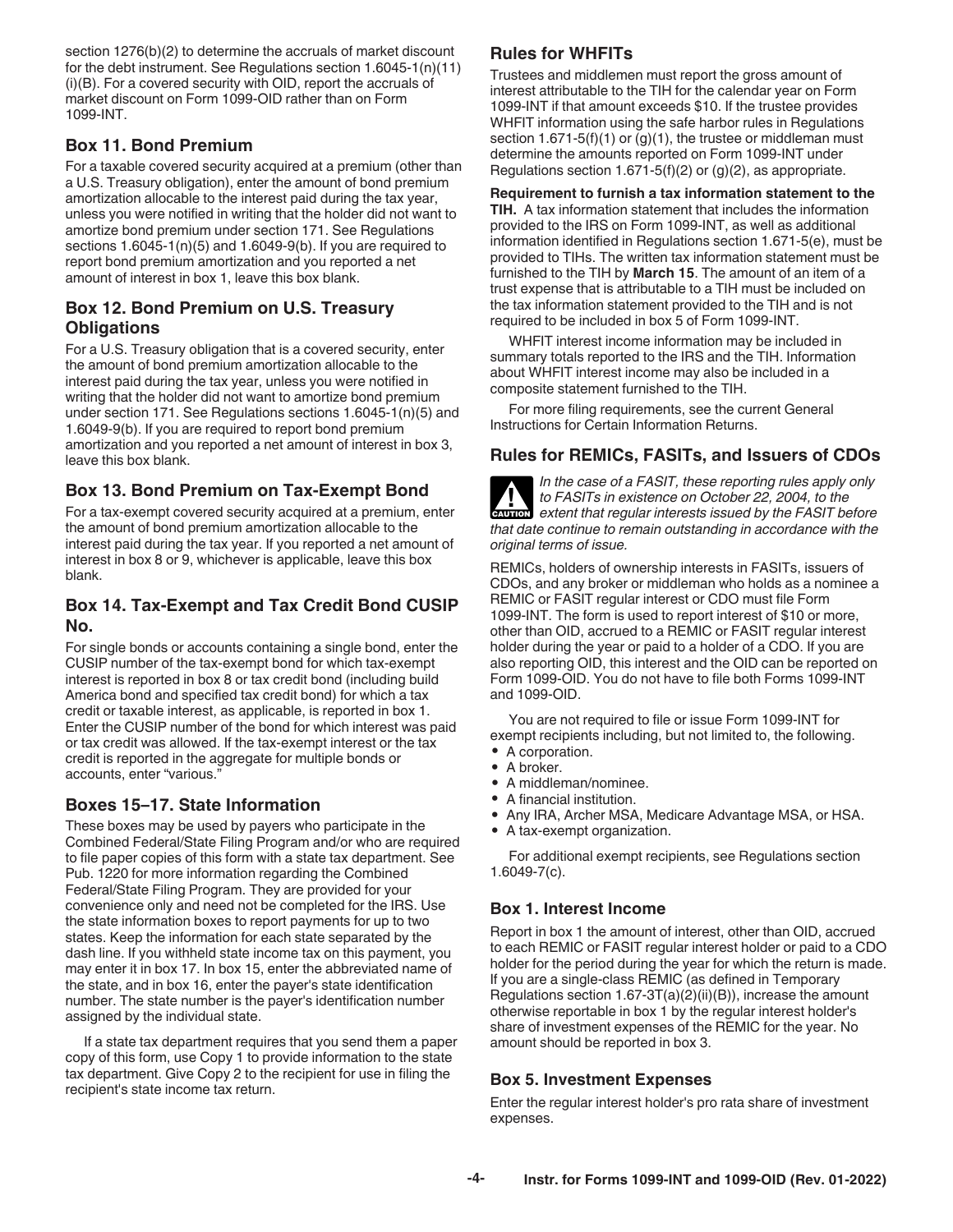#### **Statements to Holders**

For each Form 1099-INT you are required to file, you must furnish a statement to the REMIC or FASIT regular interest holder or CDO holder identified on the form. The statement must contain the information shown on Form 1099-INT, including the legend shown on Copy B of the official Form 1099-INT, and an indication that these items are being furnished to the IRS. The statement must also show the information specified in Regulations section 1.6049-7(f)(2)(i). In addition, the statement furnished by a REMIC must show, for each calendar quarter, the information specified in Regulations section 1.6049-7(f)(3). Also, see Regulations section 1.6049-7(f)(3)(ii) for information that may be required to be reported to a REIT that holds a REMIC regular interest.

A single-class REMIC (as defined in Temporary Regulations section 1.67-3T(a)(2)(ii)(B)) must include in the statement the investment expenses paid or accrued during each calendar quarter by the REMIC for which the REMIC is allowed a deduction under section 212 and the proportionate share of those investment expenses allocated to the regular interest holder.

The statement must be furnished to holders by **March 15**. To meet the statement requirement, you may furnish a copy of Form 1099-INT and a separate statement containing the additional information to the REMIC or FASIT regular interest holder or CDO holder.

For information about reporting income to REMIC residual interest holders, see the instructions for Schedule Q (Form 1066), Quarterly Notice to Residual Interest Holder of REMIC Taxable Income or Net Loss Allocation, in the Instructions for Form 1066, available at *[IRS.gov/Form1066](https://www.irs.gov/form1066)*.

# **Form 8811 and Reporting by Brokers or Middlemen**

REMICs and issuers of CDOs must also file Form 8811, Information Return for Real Estate Mortgage Investment Conduits (REMICs) and Issuers of Collateralized Debt Obligations, within 30 days after the start-up date of the REMIC or issue date of a CDO. The IRS will use the information on Forms 8811 to update Pub. 938, Real Estate Mortgage Investment Conduits (REMICs) Reporting Information, for use by certain brokers, middlemen, corporations, and others specified in Regulations section 1.6049-7(e)(4). Pub. 938 is available at *[IRS.gov/Pub938](https://www.irs.gov/pub938)*.

For the requirements that a REMIC or CDO issuer or a broker or middleman who holds a REMIC or FASIT regular interest or a CDO furnish certain information on request, see Regulations sections 1.6049-7(e) and 1.6049-7(f)(7).

# **Specific Instructions for Form 1099-OID**

**Note.** For the most recent version, go to *[IRS.gov/](https://irs.gov/form1099OID) [Form1099OID](https://irs.gov/form1099OID)*.

File Form 1099-OID, Original Issue Discount, if the total daily portions of original issue discount (OID) for a holder is at least \$10 and you are any of the following.

• An issuer with any bond outstanding or other evidence of indebtedness in registered or bearer form issued with OID. • An issuer of a certificate of deposit (CD) made, purchased, or renewed after 1970 if the CD has OID and a term of more than 1 year (see *Caution*, later).

• A financial institution having other deposit arrangements, such as time deposits or bonus-savings plans, if the arrangements have OID and a term of more than 1 year. • A broker or other middleman holding an OID obligation, including CDs, as nominee for the actual owner.

• A trustee or middleman of a widely held fixed investment trust (WHFIT) or widely held mortgage trust (WHMT).

• A real estate mortgage investment conduit (REMIC), a holder of an ownership interest in a financial asset securitization investment trust (FASIT), or an issuer of a collateralized debt obligation (CDO).

Also, file Form 1099-OID for any person for whom you withheld and paid any foreign tax on OID or from whom you withheld (and did not refund) any federal income tax under the backup withholding rules even if the amount of the OID is less than \$10.

**Original issue discount.** OID is the excess of an obligation's stated redemption price at maturity over its issue price (acquisition price for a stripped bond or coupon). In the case of a taxable obligation, a discount of less than 1/4 of 1% of the stated redemption price at maturity, multiplied by the number of full years from the date of issue to maturity, is considered to be zero.

**Reporting OID.** You must prepare a Form 1099-OID for each person who is a holder of record of the obligation if the total daily portions of OID for that person is at least \$10. See the instructions for [Box 1](#page-5-0), later, for taxable OID; [Box 8,](#page-6-0) later, for taxable OID on U.S. Treasury obligations; and **Box 11**, later, for tax-exempt OID.

Ordinarily, you will file only one Form 1099-OID for the depositor or holder of a particular obligation for the calendar year. If a person holds more than one discount obligation, issue a separate Form 1099-OID for each obligation. However, if a person holds more than one certificate, you can file a single Form 1099-OID only if (1) they are the same issue, (2) held the same amount of time during the calendar year, (3) acquired at the same time, (4) acquired for the same price, and (5) all debt elections (or lack of elections) are the same for all certificates.

For information about how to compute OID, see sections 1271–1275 and their regulations and section 1288.

If you are a broker or middleman who holds a bank CD as nominee, whether or not you sold the CD to the owner, you must determine the amount of OID includible in the income of the owner, if any, and report it on Form 1099-OID.

Pub. 1212, Guide to Original Issue Discount (OID) Instruments, contains information on certain outstanding publicly offered discount obligations. It is available at *[IRS.gov/Pub1212](https://www.irs.gov/pub1212)*.

Issuers of certain publicly offered debt instruments having OID must file Form 8281, Information Return for Publicly Offered Original Issue Discount Instruments, generally within 30 days after the date of issuance, or, if later, the date of registration with the Securities and Exchange Commission. The information provided on that form will enable the IRS to update Pub. 1212. See Form 8281, available at *[IRS.gov/Form8281](https://www.irs.gov/form8281)*, and Regulations section 1.1275-3(c) for details.

**Exceptions.** You are not required to file Form 1099-OID for payments made to certain payees including a corporation, a tax-exempt organization, any individual retirement arrangement (IRA), an Archer medical savings account (MSA), Medicare Advantage MSA, health savings account (HSA), a U.S. agency, a state, the District of Columbia, a U.S. possession, or a registered securities or commodities dealer.



*Report interest on U.S. Savings Bonds on Form 1099-INT. Also, report OID on obligations with a term of 1 year or less on Form 1099-INT.*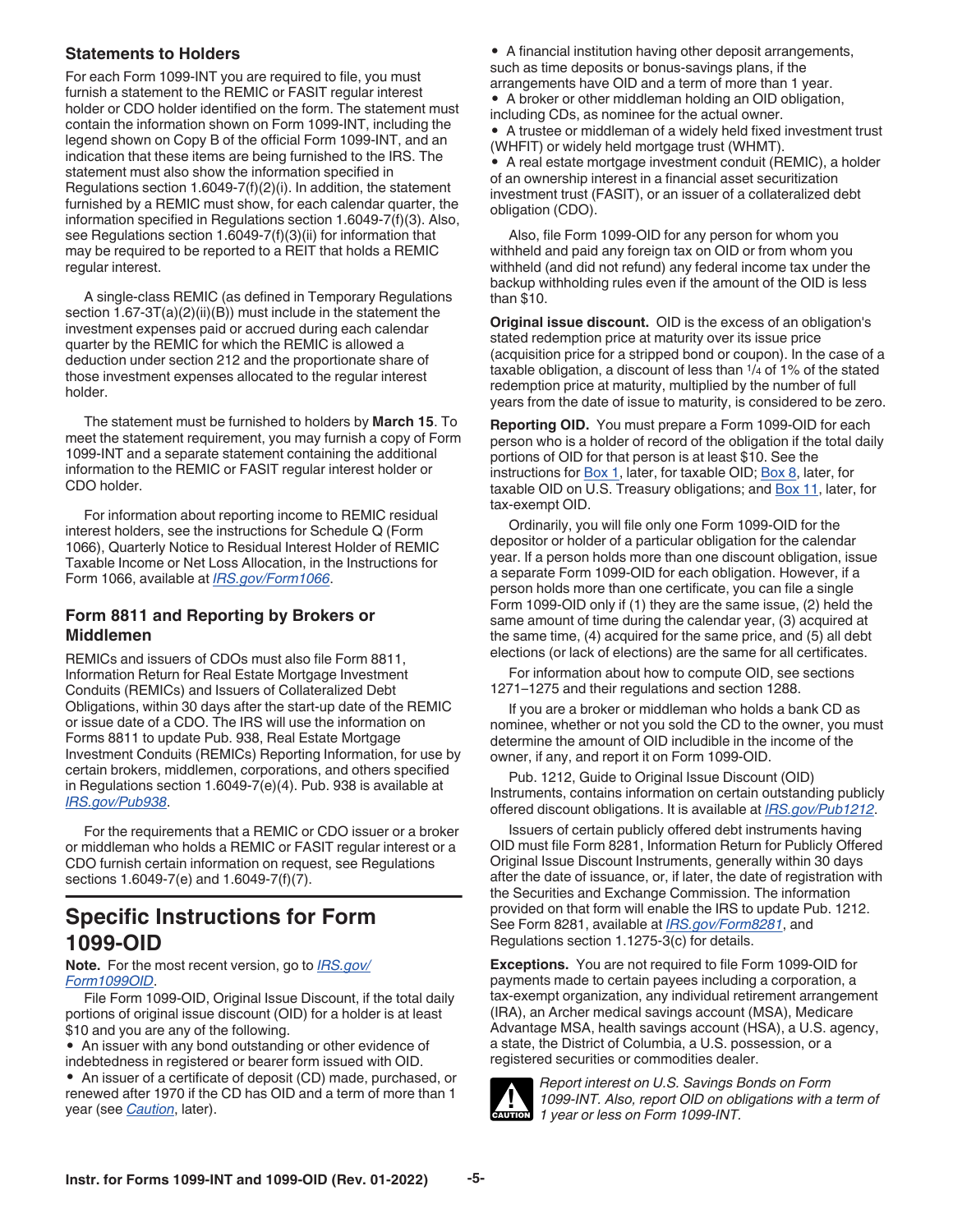<span id="page-5-0"></span>**Reporting interest and OID.** If you are reporting qualified stated interest and OID on an obligation, you may report both the interest and the OID on Form 1099-OID. It is not necessary to file both Forms 1099-INT and 1099-OID. On Form 1099-OID, report the qualified stated interest in box 2 and the OID in box 1, 8, or 11, as applicable. You may choose to report the interest on Form 1099-INT and the OID on Form 1099-OID.

**Reporting OID and acquisition premium.** For a covered security acquired with acquisition premium, you must report the amount of acquisition premium amortization for the tax year. See Regulations section 1.6045-1(a)(15) to determine if a debt instrument is a covered security. In general, you must use the rules in Regulations section 1.1272-2(b)(4) to amortize the acquisition premium. See Regulations section 1.6049-9(c). You may, but are not required to, report the acquisition premium amortization for a tax-exempt obligation that is a covered security acquired before January 1, 2017.

If you are required to report the amount of acquisition premium amortized for the tax year, you may report either (1) a net amount of OID that reflects the offset of OID by the amount of acquisition premium amortization for the year, or (2) a gross amount for both the OID and the acquisition premium amortization for the year. For example, if \$20 of OID accrues on a corporate bond during the year and there is acquisition premium amortization of \$2 for the year, you may report \$18 of OID in box 1 and \$0 in box 6, or you may report \$20 of OID in box 1 and \$2 in box 6. For a noncovered security acquired with acquisition premium, you are only required to report the gross amount of OID.

**Reporting interest and bond premium.** For a debt instrument with OID that is a covered security, if you choose to report qualified stated interest in box 2 of Form 1099-OID, report any bond premium amortization allocable to the interest in box 10 of Form 1099-OID and not in boxes 11–13 of Form 1099-INT.

**Statements to recipients.** If you are required to file Form 1099-OID, you must furnish a statement to the recipient. For more information about the requirement to furnish an official form or acceptable substitute statement to recipients, see part M in the current General Instructions for Certain Information Returns.

**Truncating recipient's TIN on payee statements.** Pursuant to Regulations section 301.6109-4, all filers of Form 1099-OID may truncate a recipient's TIN (social security number (SSN), individual taxpayer identification number (ITIN), adoption taxpayer identification number (ATIN), or employer identification number (EIN)) on payee statements. Truncation is not allowed on any documents the filer files with the IRS. A payer's TIN may not be truncated on any form. See part J in the current General Instructions for Certain Information Returns.

**FATCA filing requirement checkbox.** Check the box if you are a U.S. payer that is reporting on Form(s) 1099 (including reporting amounts in boxes 1, 2, and 8 on this Form 1099-OID) as part of satisfying your requirement to report with respect to a U.S. account for chapter 4 purposes, as described in Regulations section 1.1471-4(d)(2)(iii)(A). In addition, check the box if you are a Foreign Financial Institution (FFI) reporting payments to a U.S. account pursuant to an election described in Regulations section  $1.1471-4(d)(5)(i)(A)$ .

**Account number.** The account number is required if you have multiple accounts for a recipient for whom you are filing more than one Form 1099-OID. The account number is also required if you check the "FATCA filing requirement" box. See *FATCA filing requirement checkbox*, earlier. Additionally, the IRS encourages you to designate an account number for all Forms 1099-OID that you file. See part L in the current General Instructions for Certain Information Returns.

**2nd TIN not.** You may enter an "X" in this box if you were notified by the IRS twice within 3 calendar years that the payee provided an incorrect TIN. If you mark this box, the IRS will not send you any further notices about this account.

However, if you received both IRS notices in the same year, or if you received them in different years but they both related to information returns filed for the same year, do not check the box at this time. For purposes of the two-notices-in-3-years rule, you are considered to have received one notice and you are not required to send a second "B" notice to the taxpayer on receipt of the second notice. See part N in the current General Instructions for Certain Information Returns for more information.



*For information on the TIN Matching System offered by the IRS, see* Items You Should Note *in the current General Instructions for Certain Information Returns.*

# **Box 1. Original Issue Discount**

Report the taxable OID on the obligation for the part of the year it was owned by the record holder. Do not include the amount reported in box 8. For a discussion of [WHFITs, WHMTs](#page-6-0), [REMICs, FASITs, and CDOs](#page-6-0), see the instructions, later.

# **Box 2. Other Periodic Interest**

Enter any qualified stated interest paid or credited on this obligation during the year. However, you may report any qualified stated interest on Treasury Inflation Protected Securities in box 3 of Form 1099-INT rather than in box 2 of Form 1099-OID. Interest reported here must not be reported on Form 1099-INT. For a discussion of [REMICs, FASITs, and](#page-6-0) [CDOs](#page-6-0), see the instructions, later.

# **Box 3. Early Withdrawal Penalty**

Enter interest or principal forfeited because of an early withdrawal of time deposits, such as an early withdrawal from a CD, that is deductible from gross income by the recipient. Do not reduce the amounts in boxes 1 and 2 by the amount of the forfeiture. For detailed instructions for determining the amount of forfeiture deductible by the holder, see Rev. Ruls. 75-20, 1975-1 C.B. 29, and 75-21, 1975-1 C.B. 367.

# **Box 4. Federal Income Tax Withheld**

Enter backup withholding. For example, if a recipient does not furnish its TIN to you in the manner required, you must backup withhold. The applicable interest rate applies to amounts required to be reported in boxes 1, 2, and 8, but is limited to the cash paid on these obligations. Before applying the applicable interest rate, you may reduce the amounts reported in boxes 1 and 2 by the amount reported in box 3.

For more information on backup withholding, including the applicable rate, see part N in the current General Instructions for Certain Information Returns.

For information on requesting the recipient's TIN, see part J in the current General Instructions for Certain Information Returns.

# **Box 5. Market Discount**

For a covered security acquired with market discount and OID, if the taxpayer notified you that a section 1278(b) election was made, enter the amount of market discount that accrued on the debt instrument during the tax year in the amount of \$10 or more. For more details, see Regulations section 1.6045-1(n). Unless the taxpayer notified you that the taxpayer did not make a section 1276(b) election, use the constant yield method described in section 1276(b)(2) to determine the accruals of market discount for the debt instrument. See Regulations section 1.6045-1(n)(11)(i)(B). You may, but are not required to,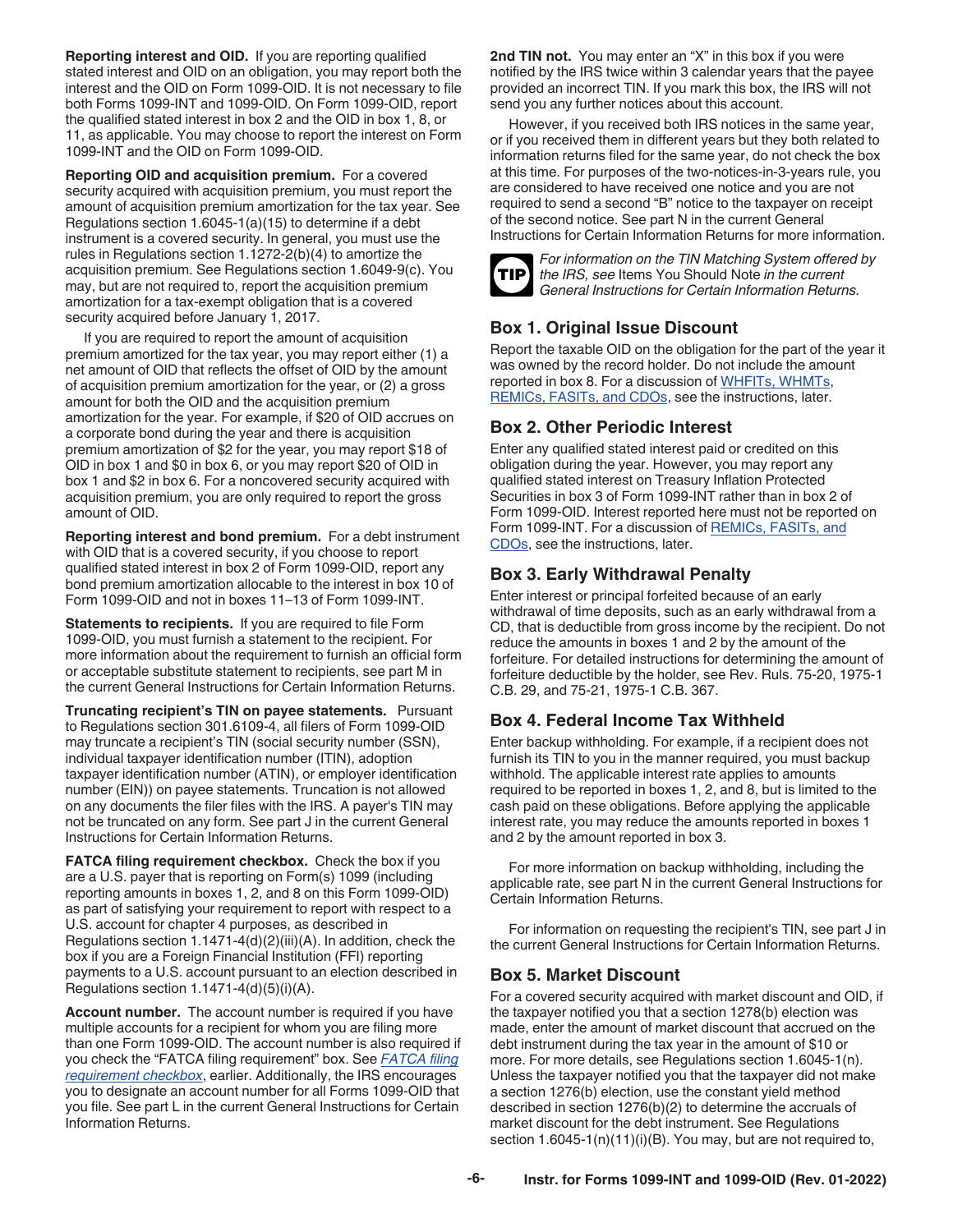<span id="page-6-0"></span>report the market discount for a tax-exempt obligation that is a covered security acquired before January 1, 2017.

## **Box 6. Acquisition Premium**

For a covered security acquired with acquisition premium, enter the amount of premium amortization for the part of the year the debt instrument was owned by the holder. See Regulations sections  $1.6045-1(n)(5)$  and  $1.6049-9(c)$ . If you reported a net amount of OID in box 1, 8, or 11, as applicable, leave this box blank. You may, but are not required to, report the acquisition premium for a tax-exempt obligation that is a covered security acquired before January 1, 2017.

# **Box 7. Description**

Enter the CUSIP number, if any. If there is no CUSIP number, enter the abbreviation for the stock exchange, the abbreviation for the issuer used by the stock exchange, the coupon rate, and the year of maturity (for example, NYSE XYZ 121/2 25). If the issuer of the obligation is other than the payer, show the name of the issuer.

# **Box 8. Original Issue Discount on U.S. Treasury Obligations**

Enter the OID on a U.S. Treasury obligation for the part of the year it was owned by the record holder. Do not include this amount in box 1. You may enter any qualified stated interest on the Treasury obligation in box 2. The amount in box 8 may be a negative number (for example, if a Treasury Inflation Protected Security has a deflation adjustment for the year).

If you make payment on a U.S. Treasury obligation on which OID is reportable, enter your name, address, and TIN on Forms 1099-OID and 1096, not those of the U.S. Treasury Department or the Bureau of the Fiscal Service.

## **Box 9. Investment Expenses**

For single-class REMICs only, see *[Box 9. Investment Expenses](#page-7-0)*  under *Rules for REMICs, FASITs, and Issuers of CDOs*, later.

**Note.** This amount is not deductible.

# **Box 10. Bond Premium**

For a taxable covered security acquired at a premium, enter the amount of bond premium amortization allocable to the interest paid during the tax year, unless you were notified in writing that the holder did not want to amortize bond premium under section 171. See Regulations sections 1.6045-1(n)(5) and 1.6049-9(b). For a tax-exempt covered security acquired at a premium, enter the amount of bond premium amortization allocable to the interest paid during the tax year. If you are required to report bond premium amortization and you reported a net amount of interest in box 2, leave this box blank.

# **Box 11. Tax-Exempt OID**

For a tax-exempt obligation that is a covered security acquired on or after January 1, 2017, enter the OID for the part of the year it was owned by the record holder. You may, but are not required to, report the OID for a tax-exempt obligation that is a covered security acquired before January 1, 2017.

# **Boxes 12–14. State Information**

These boxes may be used by payers who participate in the Combined Federal/State Filing Program and/or who are required to file paper copies of this form with a state tax department. See Pub. 1220 for more information regarding the Combined Federal/State Filing Program. They are provided for your convenience only and need not be completed for the IRS. Use the state information boxes to report payments for up to two

states. Keep the information for each state separated by the dash line. If you withheld state income tax on this payment, enter it in box 14. In box 12, enter the abbreviated name of the state, and in box 13, enter the payer's state identification number. The state number is the payer's identification number assigned by the individual state.

If a state tax department requires that you send them a paper copy of this form, use Copy 1 to provide information to the state tax department. Give Copy 2 to the recipient for use in filing the recipient's state income tax return.

# **Rules for WHFITs and WHMTs**

If the OID attributable to a trust interest holder (TIH) exceeds \$10 for the calendar year, trustees and middlemen must use Form 1099-OID to report both the gross amount of OID (box 1) and interest (box 2) of the WHFIT that is attributable to the TIH. If the trustee provides WHFIT information using the safe harbor rules in Regulations section 1.671-5(f)(1) or  $(g)(1)$ , the trustee or middleman must determine the amounts reported on Form 1099-OID under Regulations section  $1.671 - 5(f)(2)$  or  $(g)(2)$ , as appropriate.

**Reporting OID for a WHMT.** If a WHMT has a start-up date before August 13, 1998, trustees and middlemen of the WHMT are not required to report OID information. If the WHMT has a start-up date on or after August 13, 1998, and on or before January 24, 2006, and the trustee has attempted in good faith, but without success, to obtain the historical information required to provide OID information, no penalties will be imposed if the trustee and middlemen of the WHMT do not provide OID information. The trustee must provide a statement to middlemen indicating that the trustee is not providing OID information because the trustee has attempted, in good faith, to obtain the information necessary to calculate OID but has been unsuccessful. See Regulations section 1.671-5(m)(2).

**Requirement to furnish a tax information statement to the TIH.** A tax information statement that includes the information provided to the IRS on Form 1099-OID, as well as additional information identified in Regulations section 1.671-5(e), must be provided to TIHs. The written tax information statement must be furnished to the TIH by **March 15**. The amount of an item of a trust expense that is attributable to a TIH must be included on the tax information statement provided to the TIH and is not required to be included in box 9 of Form 1099-OID.

For more filing requirements, see the current General Instructions for Certain Information Returns.

# **Rules for REMICs, FASITs, and Issuers of CDOs**

*In the case of FASIT, these reporting rules apply only to FASITs in existence on October 22, 2004, to the extent that regular interests issued by the FASIT before that*  $\frac{1}{2}$  *to the exterion date continue to remain outstanding in accordance with the original terms of issue.*

REMICs, holders of ownership interests in FASITs, issuers of CDOs, and any broker or middleman who holds as a nominee a REMIC or FASIT regular interest or CDO must file Form 1099-OID. The form is used to report OID of \$10 or more accrued to a REMIC or FASIT regular interest holder or to a holder of a CDO. Also, use Form 1099-OID to report other interest accrued to a REMIC or FASIT regular interest holder during the year or paid to a holder of a CDO. You may use Form 1099-INT rather than Form 1099-OID to report interest for an instrument issued with OID if no OID is includible in the regular interest holder's or CDO holder's income for the year.

You are not required to file or issue Form 1099-OID for exempt recipients including, but not limited to, the following. • A corporation.